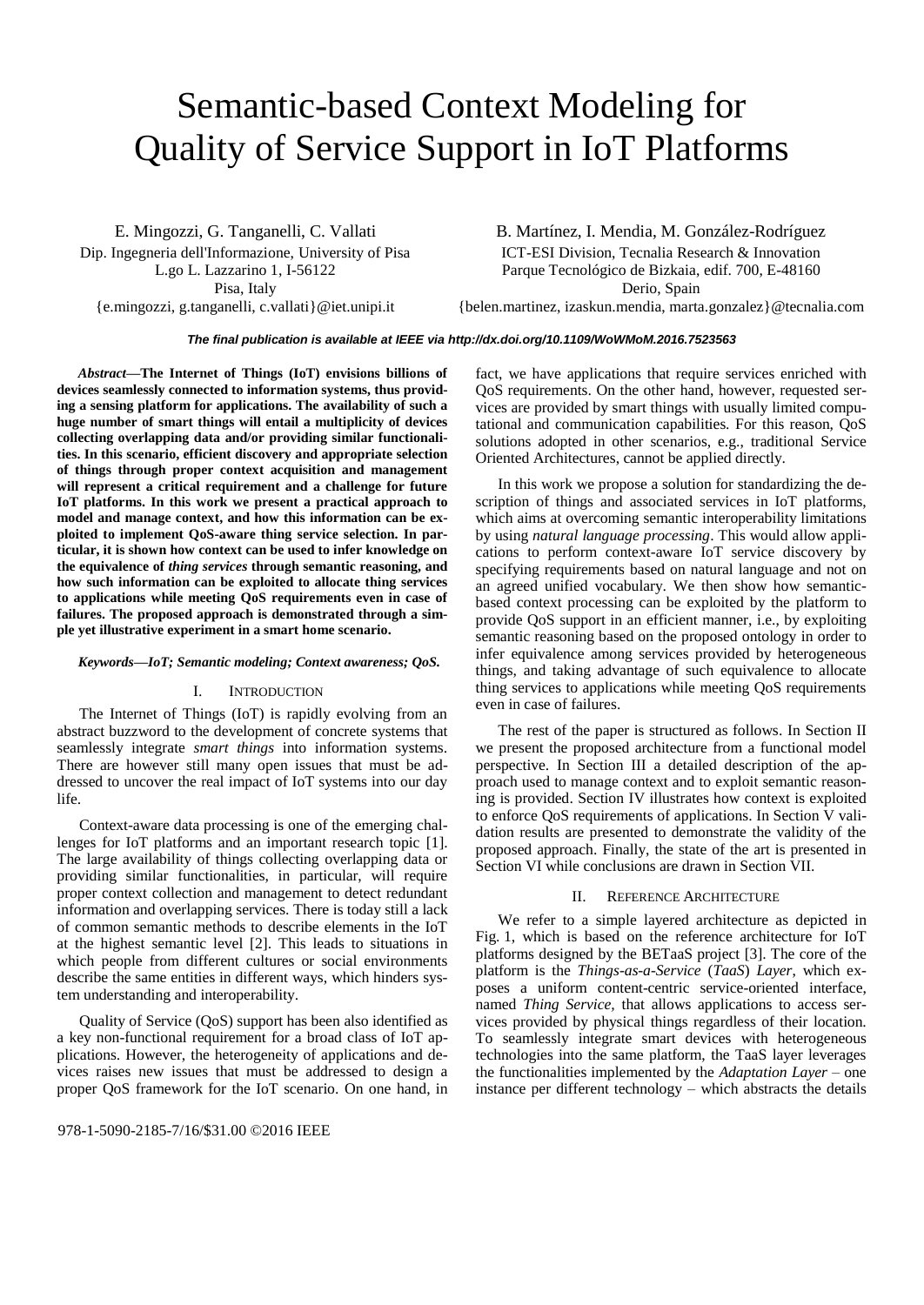

<span id="page-1-1"></span>Fig. 1. Reference architecture.

of the respective technology and provides a basic uniform interface to the TaaS layer<sup>1</sup>.

For the purpose of implementing the solution described in this work, we consider two main functional components in the TaaS Layer: the *Context Manager* and the *QoS Manager*, respectively. We assume that applications interact with the platform through a two-step procedure: *negotiation*, performed at the beginning to announce the required thing services and corresponding QoS requirements, and *invocation*, during which the requested thing services are invoked. In both steps, applications interact with the QoS Manager only. Smart things, instead, are managed by the Context Manager, which provides to the QoS Manager the input needed to select the correct thing services for each application's request among the set of available thing services.

More in detail, the Context Manager integrates heterogeneous context representations and exploits context data to detect, by means of semantic reasoning, equivalent things, i.e., things that can provide overlapping information or equivalent functionalities. Such functionalities are exposed to applications in order to support automated selection of thing services. Contextual information related to things is described in Natural Language and analyzed through WordNet<sup>2</sup>, an open source lexical database that relates English words semantically. Thanks to the lexical classification of words made by WordNet (e.g., synonymy), the platform is able to infer relationships between things. The QoS Manager, instead, enables the advanced management of resources by exploiting context-awareness support. In particular, it allows applications to specify QoS requirements for requested services, which are then enforced through proper assignment of requests to things, exploiting the availability of equivalent thing services inferred from context information.

In the following we provide a detailed description of the solution proposed to model context information, and how this can be exploited to provide QoS support.

## <sup>1</sup> It is worth to note that the BETaaS architecture also includes a Service Layer for the purpose of service composition; however, such functionality is not relevant for the purpose of this work, and therefore it has been omitted. 2 [http://wordnet.princeton.edu](http://wordnetweb.princeton.edu/)

l

# III. CONTEXT MODELING AND THING EQUIVALENCE

## <span id="page-1-0"></span>*A. Modeling data and context*

One of the biggest challenges of IoT is being able to integrate a vast amount of heterogeneous entities. To address this heterogeneity, it is necessary to use accurate modeling techniques, such as ontologies, to provide a formal representation of both entities and the data they handle. Ontologies and their ability to represent information provide sufficient level of semantic abstraction to address any IoT domain.

We exploit ontologies to model IoT environments, in particular we have built a dedicated ontology to unify the information coming from heterogeneous resources and applications, and to infer knowledge from this raw data. This ontology is stored in the Context Manager, whose structure is illustrated on the left side in [Fig.](#page-1-1) 1. For ontology development, we have used Apache Jena<sup>3</sup>.

Information can have different meanings depending on the context in which it is used. Besides, context is dynamic by nature. In the platform, context refers to all attributes that characterize entities (things) in the IoT and that could be relevant for applications. Thus, the context of the things is composed by elements such as the type of the thing (e.g., temperature sensor) or its location. Location is described by multiple data: geographical coordinates (for outdoor scenarios only), city name (automatically calculated from GPS coordinates by a reverse geocoding online web service offered by GeoNames<sup>4</sup>), a keyword (e.g., street) and a descriptive text (e.g., Via Roma). It is worth to note that our ontology is capable of modeling both the things and the context in which things are immersed. Other contextual information like the battery level of the thing, though semantically modelled by the Context Manager, are stored to be exploited by external modules such as the QoS Manager presented in the following section. Contextual information that is not automatically captured can be inserted manually at time of system configuration using a GUI.

Our ontology is a network of ontologies that we have created reusing several existing ontologies from the IoT domain. The reason for using a network of ontologies is based on the advantage of this solution against the use of unrelated ontologies, as knowledge extraction (inference) is accelerated in a remarkable way when ontologies are related between them. Furthermore, the use of already existing ontologies is always more convenient than to design a new one from scratch, as we can leverage existing knowledge in the area, and maintenance and updating is in the hands of third parties. The most relevant ontology in this network is the  $SSN^5$  ontology, which we consider the most comprehensive and complete currently for modelling sensors and actuators. The scope of this ontology has been expanded by networking it with other domain-specific ontologies. Being a *context-aware platform*, these domainspecific ontologies contribute to model the contextual information associated to each of the connected resources. Specifi-

 $\overline{a}$ 

<sup>&</sup>lt;sup>3</sup> https://jena.apache.org/

<sup>4</sup> <http://www.geonames.org/export/web-services.html#findNearbyPlaceName>

<sup>5</sup> <http://www.w3.org/2005/Incubator/ssn/XGR-ssn-20110628>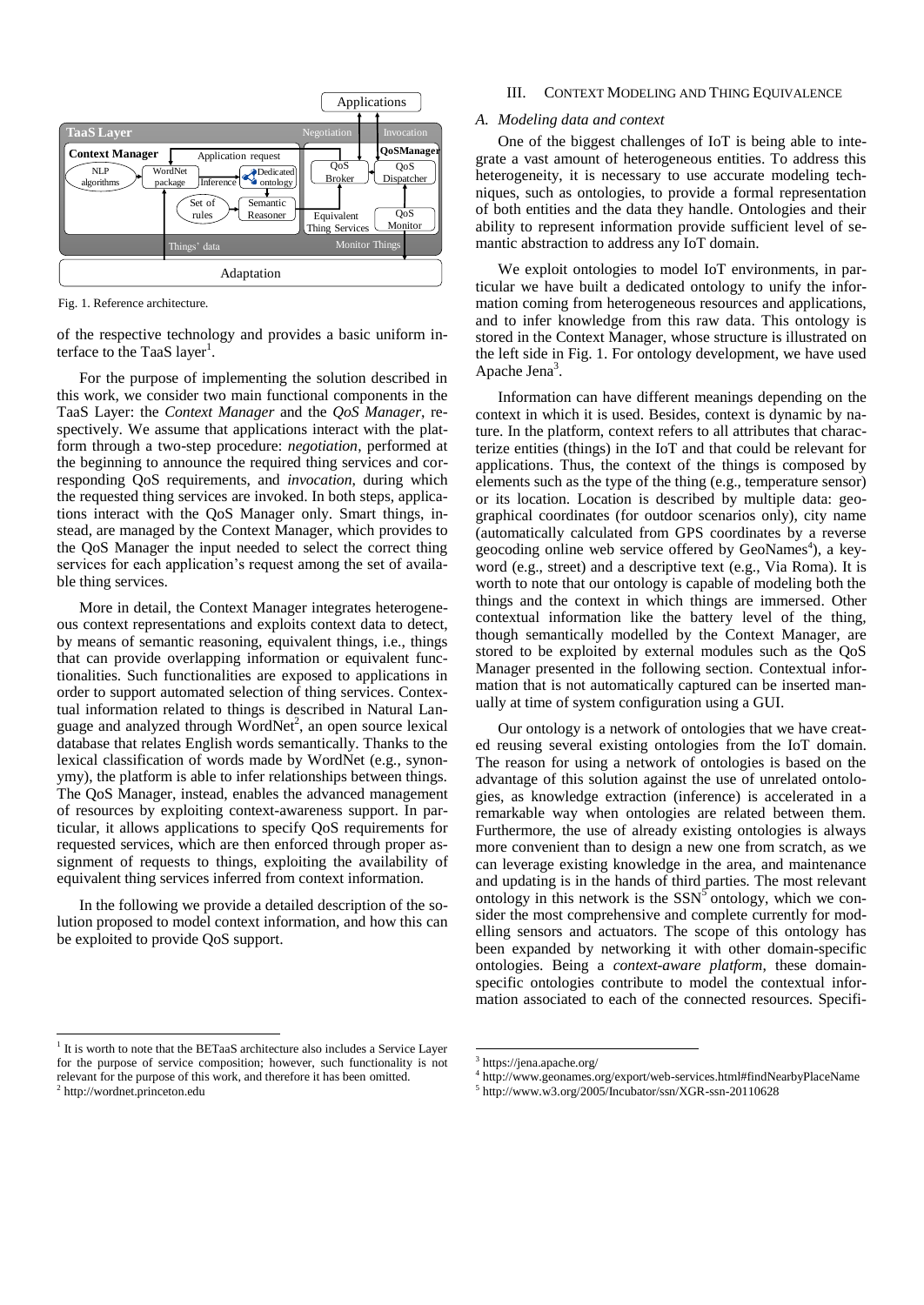| TABLE 1. BETAAS THING CONTEXT. |  |
|--------------------------------|--|
|--------------------------------|--|

<span id="page-2-0"></span>

| <b>Name</b>                        | <b>Description (ontology)</b>                                                                                          |
|------------------------------------|------------------------------------------------------------------------------------------------------------------------|
| Output                             | e.g. true (if sensor), false (if actuator). SSN on-<br>tology                                                          |
| Digital                            | e.g. true (if digital device), false (if analogic<br>device). SSN ontology                                             |
| <b>MaxResponseTime</b>             | Thing max response time (ms). OWL-Time<br>ontology                                                                     |
| BatteryLevel                       | Thing battery level (%). SSN ontology                                                                                  |
| Measurement                        | Thing measurement. SSN ontology                                                                                        |
| Protocol                           | Communication protocol (e.g. zigbee). FIPA<br><b>Device ontology</b>                                                   |
| DeviceId                           | Gateway Unique ID. SSN ontology                                                                                        |
| Type                               | Thing Type expressed by means of a keyword<br>(e.g. temperature, humidity). Phenonet ontol-<br>ogy                     |
| Unit                               | Units of the measurement (e.g. celsius,<br>cars/hour). MUO ontology                                                    |
| Environment                        | Type of scenario (e.g. public, private). <b>BETaaS</b><br>ontology                                                     |
| Latitude, Longi-<br>tude, Altitude | Outdoor location for <i>Public</i> environment. Geo-<br><b>SPARQL</b> ontology                                         |
| Floor                              | Indoor location for <i>Private</i> environment. SSN<br>ontology                                                        |
| Location<br>Keyword                | Thing Location expressed by means of a key-<br>word (e.g. street, home). WordNet synsets<br>stored in the SSN ontology |
| City name                          | <b>GeoNames ontology</b>                                                                                               |

cally, we have used the following ontologies: *i*) OWL-Time<sup>6</sup> to model temporal concepts; *ii*)  $CF<sup>7</sup>$  for the representation of climatic and forecast data; *iii*) *Phenonet*<sup>8</sup> for the representation of the type of sensors and actuators connected to the platform; *iv*)  $M\ddot{U}\dot{O}^9$  to model the units of the measurements taken; *v*) *FIPA*<sup>10</sup> to model the capabilities of the entities; *vi) Geo-SPARQL*<sup>11</sup> to model geographical coordinates; and *vii*) *GeoNames*<sup>12</sup> to model the name of the city where an entity has been installed. The network of selected ontologies offers a broad modeling that exceeds by far the actual needs of our platform. In order to adjust this network of ontologies to real needs, some parts of this network have been pruned. Besides, some concepts are not covered by the ontologies selected. Thus, we have added the capabilities needed to model concepts such as Thing Services and Actuators. A partial list of the parameters modelled by the ontology is outlined in [Table 1.](#page-2-0)

For all things that are connected to the platform, one unique *thing service* is created by the Context Manager. We have de-

l

termined a naming convention to represent these thing services, based in part on the contextual information associated with each of the things connected to the platform, such as the location and the type of the thing, following the nomenclature *set-LocationType*/*getLocationType* (e.g. getKitchenTemperature, setViaRomaStreetLighting).

As we mentioned, we propose a solution for standardizing the description of things in IoT environments that uses Natural Language Processing and WordNet. WordNet groups English words into sets of cognitive [synonyms](http://en.wikipedia.org/wiki/Synonyms) called *[synonym sets](http://en.wikipedia.org/wiki/Synsets)* or *synsets*, and interlinks these synsets by means of conceptualsemantic and lexical relations, forming a network. When a new thing is attached to the platform, a GUI is shown to the installer of the thing asking for all contextual information that cannot be directly provided by this thing (e.g., location and thing type). The GUI asks the user for a name when defining sensor types, and for a verb when defining actuator types. Whenever possible, the GUI looks for the words provided in WordNet, gets the synset ID of the word and stores it in the ontology. In the case of words with multiple meanings, the GUI retrieves all the possible meanings of the word and asks the installer to disambiguate it.

Besides, we use WordNet to *infer knowledge* from raw data. On one hand, the Context Manager uses WordNet to infer *synonymy* relationships between words, so all words with the same synset ID are considered as synonyms. For example, if an application needs to measure location, things classified as localization sensors are valid, as both words share the same synset ID. On the other hand, the Context Manager is also able to infer *families of types of things*. We have defined a procedure that infers that two terms belong to the same family when the first four digits of their WordNet identifiers coincide, e.g., if an application needs to measure humidity, things classified as moisture sensors are valid.

Finally, the Context Manager uses WordNet to infer *relationships between locations of things*, taking advantage on the semantic relationships described by WordNet for all words: hypernymy/hyponymy (the semantic relation of belonging to a higher/lower class), and holonymy/meronymy (the semantic relation that holds between a whole and its parts/a part and the whole). Again, inference can be applied at the time of the execution of applications. In this case, we have defined a procedure that uses the meronyms (or the hypornyms if no meronym is found) of the provided word, in order to determine if it is represented by any narrower concept present in the ontology: e.g., if an application asks for the temperature at home, a temperature sensor installed in the kitchen is valid (*kitchen* is meronym of *home*). Inference can also be applied when registering things in the ontology. In this case we have defined a procedure that uses the holonym (or the hypernym if no holonym is found) of the provided location, in order to determine if the word is represented by any broader concept present in the ontology: e.g., a new thing located in a square would be added as a son of the word city (*city* is holonym of *square*). All synsets inserted in the ontology are stored following these relationships through  $SKOS<sup>13</sup>$  (Simple Knowledge Organization System),

-

 $6$  <http://www.w3.org/2006/time>

<sup>7</sup> http://www.w3.org/2005/Incubator/ssn/ssnx/cf/cf-property

<sup>8</sup> http://www.w3.org/2005/Incubator/ssn/ssnx/meteo/phenonet

<sup>9</sup> http://purl.oclc.org/NET/muo/muo

<sup>10</sup> http://www.fipa.org/specs/fipa00091/PC00091A.html

<sup>11</sup> http://www.opengeospatial.org/standards/geosparql

<sup>12</sup> http://www.geonames.org/ontology/ontology\_v3.1.rdf

<sup>13</sup> <http://www.w3.org/2004/02/skos/intro>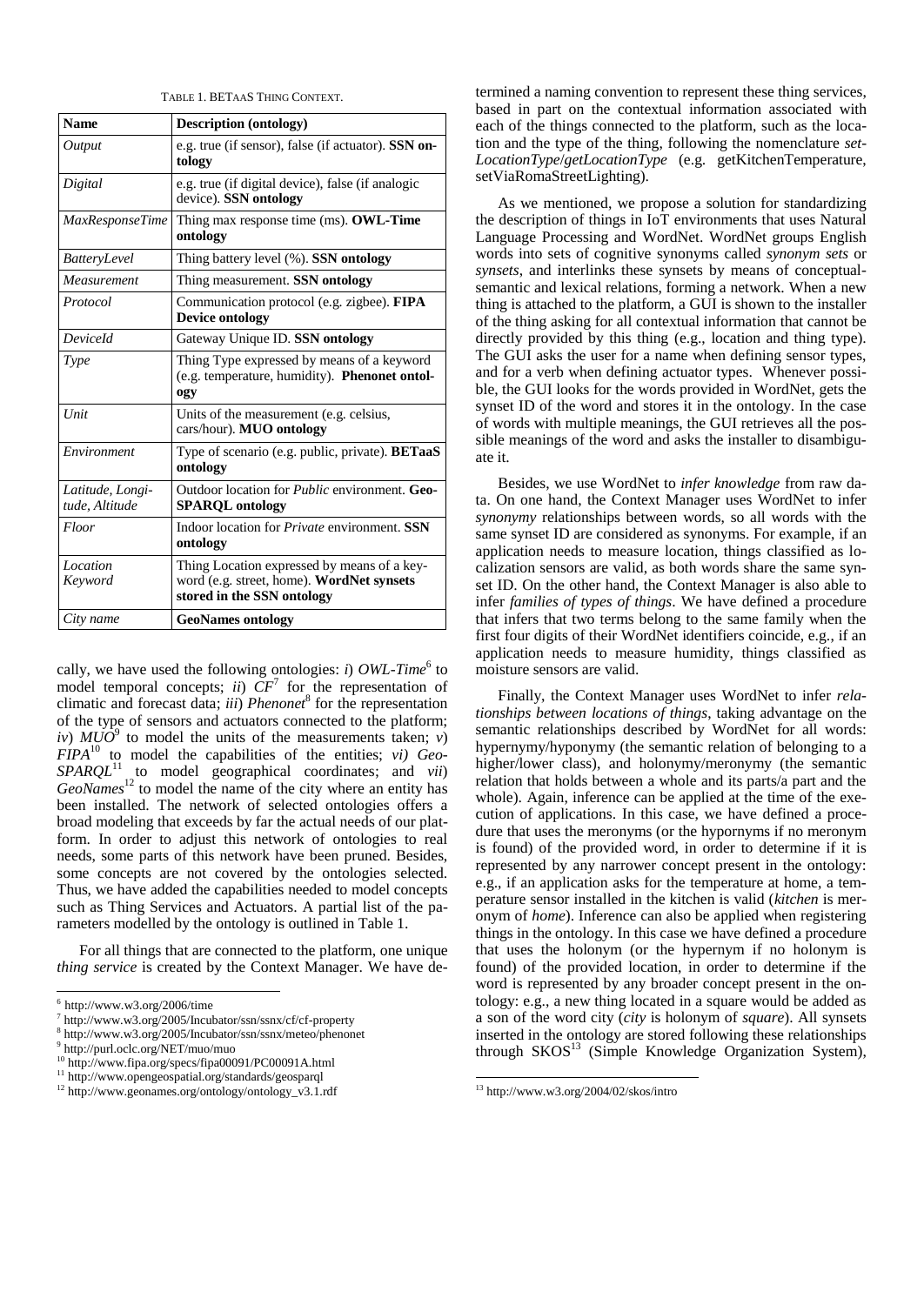$$
hasSameType(?x1, ?x2) has SameLocation(?x1, ?x2)
$$
  
\n
$$
\rightarrow isEquivalent(?x1, ?x2)
$$
  
\n
$$
isCombineble(?x1, ?x2) has NumericMeasurement(?x1, ?x2)
$$
  
\n
$$
\rightarrow hasAverageOperator(?x1, ?x2)
$$
  
\n
$$
isCombinable(?x1, ?x2) hasBooleanMeasurement(?x1, ?x2)
$$
  
\n
$$
\rightarrow hasOROperator(?x1, ?x2)
$$

<span id="page-3-1"></span>Fig. 2. Semantic Rules.

which is a knowledge organization system that offers a common data model to organize classifications in a hierarchical way.

Commenting on the implementation, we would like to point out that WordNet related inference is embedded in the code, and no reasoner is needed in this case. Besides, as WordNet does not offer an online web service, we have downloaded and installed its latest available dictionary within the Context Manager. We have used the MIT Java WordNet Interface<sup>14</sup> library for interfacing with that dictionary.

# *B. Inferring Thing Service equivalence*

Apart from the inference mechanisms based on WordNet, we also use semantic reasoning techniques to infer knowledge. The aim is to deduce information which is not explicitly reflected in the ontologies and that cannot be inferred from WordNet synsets. To achieve this goal, the Context Manager uses a semantic reasoner (more precisely, the RDFS rule reasoner of the Jena Framework) and a set of rules. The use of semantic reasoners is widely accepted in IoT environments [\[4\].](#page-5-5) Given a set of rules, a semantic reasoner detects which of those rules should apply in a particular time and what is the result of their application. We have analyzed the IoT scenario to detect different rules to be applied. From the analysis of these scenarios, the existence of different types of situations can be deduced: (i) situations where there is more than one suitable thing service to be used (e.g., two presence sensors installed in the bedroom); and (ii) situations where there is a need to combine different services to create a correct response (e.g., an application to detect presence in the home has to combine information from different presence sensors installed in different rooms of the house). From the analysis of these scenarios, we have defined three rules to detect:

- 1. *equivalent thing services*, which are those associated to things of the same type in the same location. As a result of the execution of this rule, the Context Manager is able to generate lists of equivalent thing services for a particular application; and
- 2. the *operator* to be applied when things of the same type in different locations have to be combined.

[Fig. 2](#page-3-1) summarizes the rules we have defined. Though implemented in RDF, here they are expressed in SWRL for the sake of a better understanding.

Based on the requirements of each application, the Context Manager determines the list of thing services involved, the op-

l

erator to be applied to combine those thing services (if needed) and the list of equivalent thing services found (if any). The decision on which equivalent thing service to use for a given set is taken by the QoS Manager according to the QoS requirements of the application and the status of connected things, as explained in the next Section.

# IV. QOS-AWARE THING SERVICE ALLOCATION

<span id="page-3-0"></span>As previously mentioned, we assume that the platform allows the negotiation of the QoS for a required thing service. To this aim, a standard interface for QoS negotiation is exposed to applications by the QoS Manager, which can negotiate the values of the QoS parameters associated to each class of service. For instance, an application that requires real-time temperature measurements can negotiate the *maximum response time* in order to receive updates from a sensor that replies within the specified maximum delay. The use of a standard interface entails the definition of a QoS model to classify the different possible QoS requirement configurations, which however is outside the scope of this work (for a concrete example, please refer to the QoS model defined for the BETaaS platfor[m \[5\]\)](#page-5-6).

In case the QoS requirements cannot be satisfied by any of the devices or the status of the platform does not allow the application to be accepted, the negotiation is unsuccessful. On the other hand, once the negotiation phase is performed successfully, a Service Level Agreement (SLA) is established and applications can invoke the thing service with the negotiated QoS level. For a detailed description of the interface exposed and the negotiation procedure adopted by the platform, we refer the interested reader to [\[5\].](#page-5-6) The main functional components of the *QoS Manager* are illustrated in [Fig.](#page-1-1) 1 (right side), and correspond to the two-phase procedure, namely, *negotiation* and *invocation*, implemented by the platform.

The *negotiation* phase is handled by a sub-component called *QoS Broker*, which manages QoS *negotiation* by performing *admission control* and, most importantly, *managing resource reservation* by exploiting equivalent thing services. The QoS Manager receives from the application a description of the required thing service and the QoS requirements. The description is forwarded to the Context Manager that infers the lists of equivalent things and, if required, the operator to be applied. Based on the currently granted allocations, the capabilities of the available things and the application QoS requirements, the *QoS Broker* evaluates if the application request can be fulfilled or not, and a corresponding SLA can be created accordingly. To this aim, the *QoS Broker* implements a specific reservation algorithm that selects among multiple feasible allocations the one optimizing a carefully chosen objective function. For instance, an algorithm that minimizes the energy consumption of battery-powered devices, thus maximizing the lifetime of the system, has been described and evaluated in [\[6\]](#page-5-7).

The *invocation* phase, instead, is managed by the *QoS Dispatcher*, which is responsible of allocating each single invocation to the corresponding resources. When a thing service is invoked, the *QoS Dispatcher* selects the actual thing that will provide the service to the application based on the reservations provided by the *QoS Broker* in the previous phase. This twostep procedure allows the *QoS Dispatcher* to react to changes, modifying the allocation through the exploitation of equivalent

<sup>14</sup> http://projects.csail.mit.edu/jwi/api/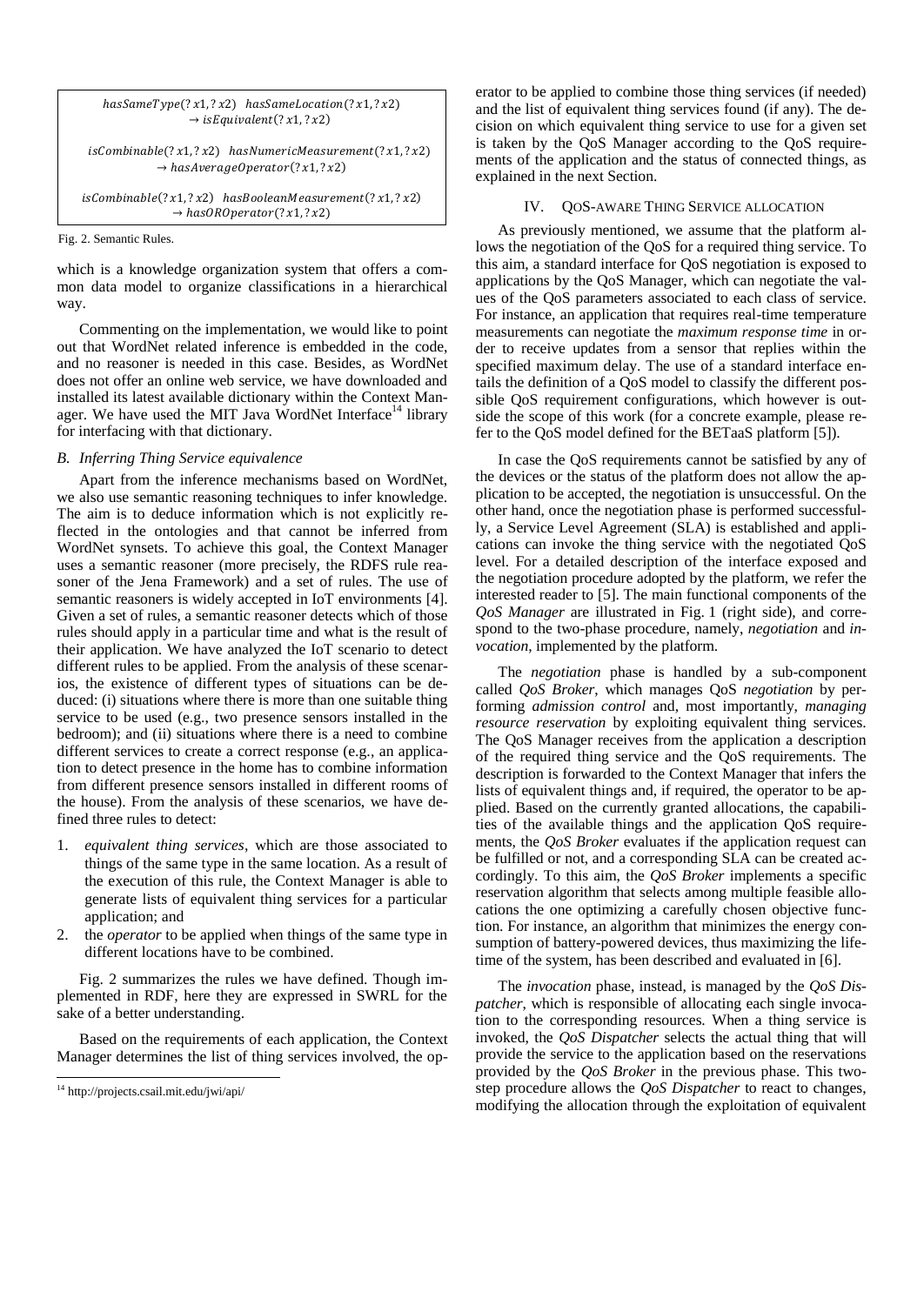

<span id="page-4-1"></span>Fig. 3. Validation scenario.

things, thus ensuring service continuity and resiliency to failure or temporary outage of smart things.

To detect changes in the environment, the QoS Manager includes a sub-component, the *QoS Monitoring*, which is responsible for checking the status of smart things. In fact, the capability of handling the dynamicity that characterizes IoT devices is another requirement of paramount importance, considering that smart things can be battery-powered devices connected through unreliable wireless means, hence can be often unavailable or unreachable. Service continuity and failure management will be demonstrated by a simple experiment in the next section.

# V. VALIDATION

<span id="page-4-0"></span>In this section, the proposed approach is validated through an experiment that reproduces a smart home scenario. The goal of this validation is twofold: to demonstrate that the context management solution successfully infers a relationship of equivalence among things, and to show how this knowledge is exploited by the QoS Manager to efficiently allocate resources, providing service continuity in case of thing unavailability.

The scenario of the experiment is illustrated in [Fig. 3.](#page-4-1) The platform is connected to the sensors of a smart home system, which includes one *valve* actuator to trigger the *watering* of the garden, one *temperature* sensor placed *outside* in the *garden*, two battery-powered *humidity* sensors placed in the *garden*, and five *presence* sensors, four placed *inside* (two in the *kitchen*, one in the *bathroom* and one in the *bedroom*) and one placed *outside* in the *balcony*. The overall experiment has been carried out on an Intel® Quad-Core i7 @ 3.40GHz. Sensors are emulated by means of CoAP servers, each one running in a separate process, where each sensor provides a context description using natural language. The proposed platform has been implemented in OSGi and runs inside the BETaaS platform [\[3\].](#page-5-4) A *smart watering* application that controls the irrigation of the garden is implemented to validate the capabilities of the platform. In particular, the application logic triggers the garden watering system through an actuator if (*i*) the temperature is above



<span id="page-4-2"></span>

a threshold, (*ii*) the humidness is above a threshold, and (*iii*) there is no presence inside.

The experiment goes through the following steps: (*i*) sensors are connected to the platform, the context is retrieved and parsed by the platform, (*ii*) the smart watering control application connects to the platform and requests the required thing services through natural language, (*iii*) a malfunction is simulated disconnecting one of the humidity sensors. When CoAP sensors are connected (step *i*), context information is directly provided by each device using the CoRE link format. Context information is translated into the common format adopted internally by the platform as in [Table 1.](#page-2-0) When the application performs negotiation (step *ii*), four thing services are requested: (*i*) *irrigate*, (*ii*) *presence inside*, (*iii*) *humidness*, and (*iv*) *temperature*. For each thing service, the context manager determines the list of equivalent things that can provide the service. In case the thing service is the result of a composition of different things, the context manager also derives the operator in addition to the equivalence relationships.

In our experiment, the platform successfully identified as equivalent the two presence sensors installed in the kitchen (sensors #8 and #7), and the two humidity sensors installed in the garden (sensors #4 and #3). In particular, the platform disambiguated all synonyms terms found: the nouns 'humidity' and 'humidness', used within the context description of the sensors and within the description of the thing services required by the application, respectively; and the verbs 'water' and 'irrigate', being the first the contextual description of the actuator and the second the description of an application requirement. In addition, the platform correctly derived the 'presence inside' thing service as the composition by the 'or' operator of all presence sensors but the one installed in the balcony, as it is installed outside. As the application starts and thing services are invoked, the QoS Manager runs the allocation algorithm on each list of equivalent thing services to select the actual thing providing the service. In our experiment, in particular, the humidity sensor with the largest battery residual capacity (sensor #3) is selected, as it is the most convenient allocation to maximize the battery lifetime. At the time of disconnection of sensor #3 (step *iii*), the QoS manager automatically executes the allocation algorithm to find another suitable allocation that guarantees the continuity of the service provided to the applica